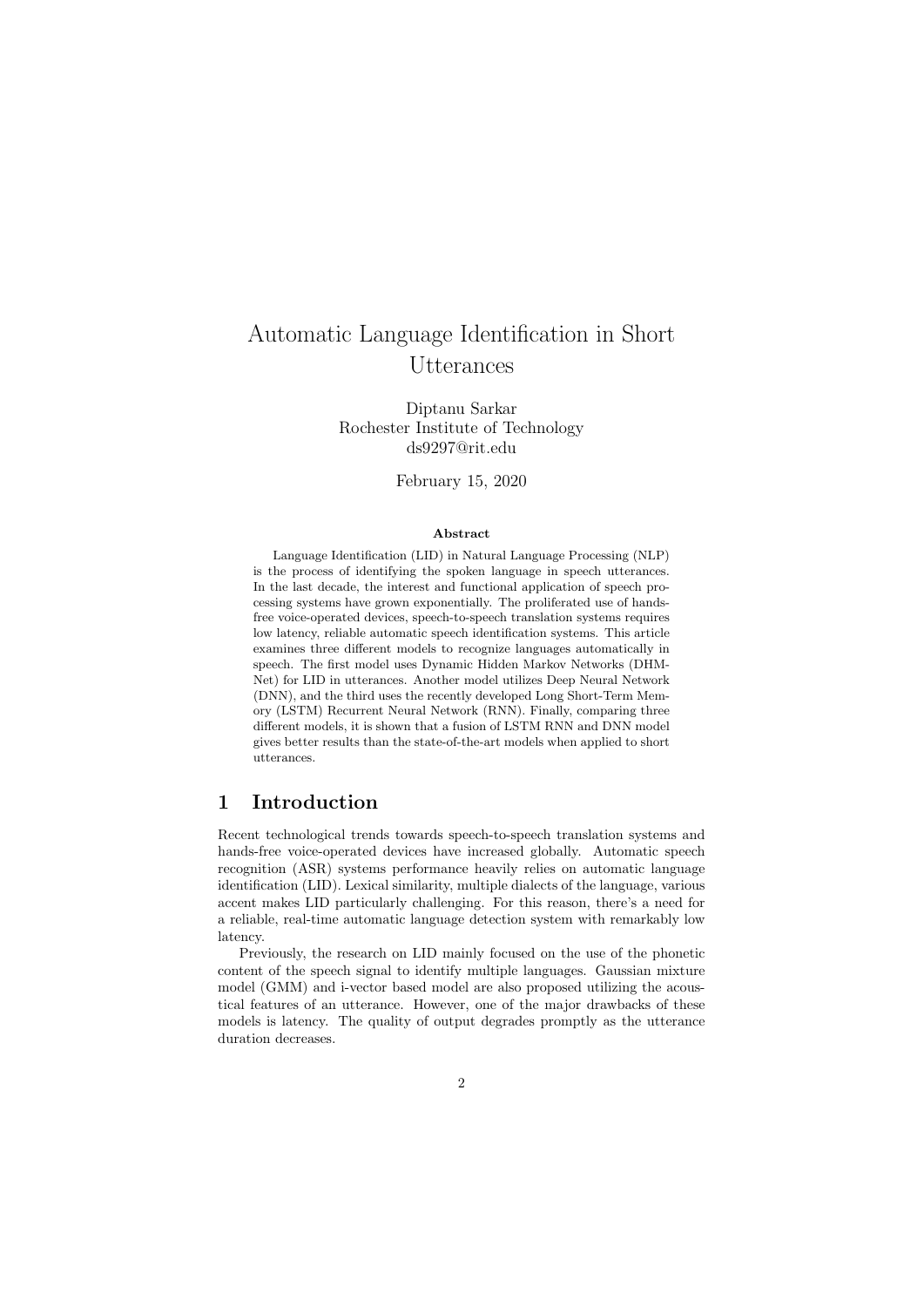In [11], the author proposed a model based on Dynamic Hidden Markov Network (DHMNet) [10], which is a never-ending learning model. Lopez-Moreno et al. [9] proposes two different models using Deep Neural Networks (DNN). In [4], the authors introduce Long Short-Term Memory (LSTM) based model for LID.

Section 2 presents previous work in LID and a summary of the models used. Section 3 explains the architecture of the models, Section 4 summarizes the experiments and results. Section 5 contains some merits and demerits of the proposed models. Section 6 discusses the learning outcome of the term paper. Finally, Section 7 summarizes the conclusion and direction for future work.

# 2 Background

Previous researches on LID mainly focused on the use of the phonetic content of the speech signal to identify multiple languages. In a popular technique called Parallel Phone Recognition and Language Modeling (PPRLM) [14], the input utterance converted into phone sequences by recognizers and the probability of the phone sequence in a language is calculated by the language n-grams. However, the disadvantage is the expense or unavailability of excellent phone labels available during the training. Another Gaussian mixture model (GMM) based approach leverages the acoustical differences between languages. Yet, the performance improvement is not significant enough.

Later, an i-vector approach is proposed in [8]. An i-vector is represented as a dimensionally reduced vector of a whole speech. Even though i-vector models are highly successful in acoustic feature extractions and speaker affirmation tasks. In LID i-vector model's accuracy degrades for shorter utterances and also computation heavy in real-time application.

#### 2.1 Dynamic Hidden Markov Network

In [11], the author proposed a model based on Dynamic Hidden Markov Network (DHMNet) [10], which is a never-ending learning model with the ability to represent the utterance manifold embedded in feature space. The number of nodes and structure of the network is automatically determined and can change depending on the data distribution [11]. For the language identification task, the DHMNet trained on labeled feature vectors of the data sequence. A discrete label of the probability distribution assigned to each DHMNet state and transition. During the test, the language labels probabilities calculated over the best state sequence. The highest probability score account for the label of the identified language.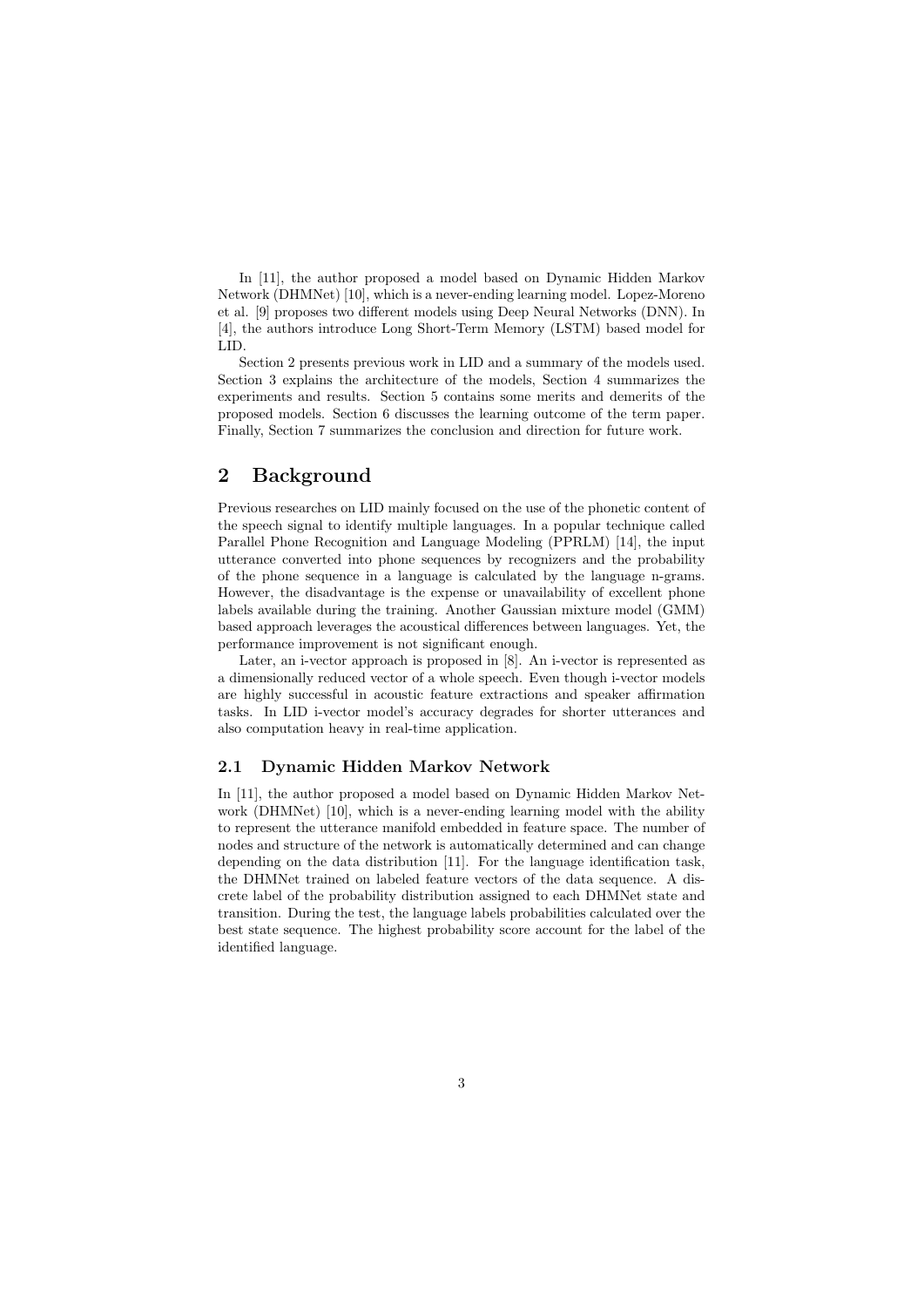#### 2.2 Deep Neural Network

Lopez-Moreno et al. [9] proposes two different Deep Neural Networks (DNN) based models, motivated by the success of DNN in machine learning applications - object recognition, acoustic modeling. The first model is DNN based LID classifier which inputs acoustic features and outputs the calculated probabilities of different languages. The second model is a hybrid model using the DNN and i-vector system, which is taking the best from both the approaches. The bottleneck features of the utterances extracted by the DNN model, later used as an input to the i-vector system, for better performance. The model does not require training on transcribed audios, which are usually harder to get. The LID evaluation is consistent with the DNN optimization.

#### 2.3 Long Short-Term Memory Recurrent Neural Network

In [4], the author proposed Long short-term memory model to identify the language of the utterances. LSTM can store information from previous inputs through long-duration, which makes them more suitable from DNNs while modeling sequential data. The memory blocks of the LSTM contains memory cells with self-connections to store the temporal state of the network. The multiplicative units are to control the in-flow and out-flow to rest of the network [4]. LSTM uses the temporal differences in the acoustic features of languages and learns complex long-range features to classify the utterance.

## 3 Architecture

### 3.1 Dynamic Hidden Markov Network

The DHMNet used in the language identification task consists of hidden Markov states with self-connection and lateral connection among neighboring states. Single Multivariate Gaussian function with a fixed diagonal covariance matrix models the input linguistic features and which are represented by each state. Paths in the network represent the learned acoustic patterns. For unseen patterns, new states and transitions added to the network. Noise will also create these new states. However, spurious states would be removed from the network as they maybe never visited again, and eventually considered as dead and removed from the network.

In the DHMNets, different states represent different features. The model utilizes the competitive Hebbian rule, so the state network is a topology representing network. The competitive Hebbian rule - for each input vector, connects to adjacent nodes by the edges. When the network changes dynamically, neighborhood relations also change. For input utterance represented by feature vectors, the neighbor and the path preserving properties of the network stores the best state sequences.

The DHMNet is capable of unsupervised learning. However, abstract knowledge about words and languages unobtainable from acoustic signals and can only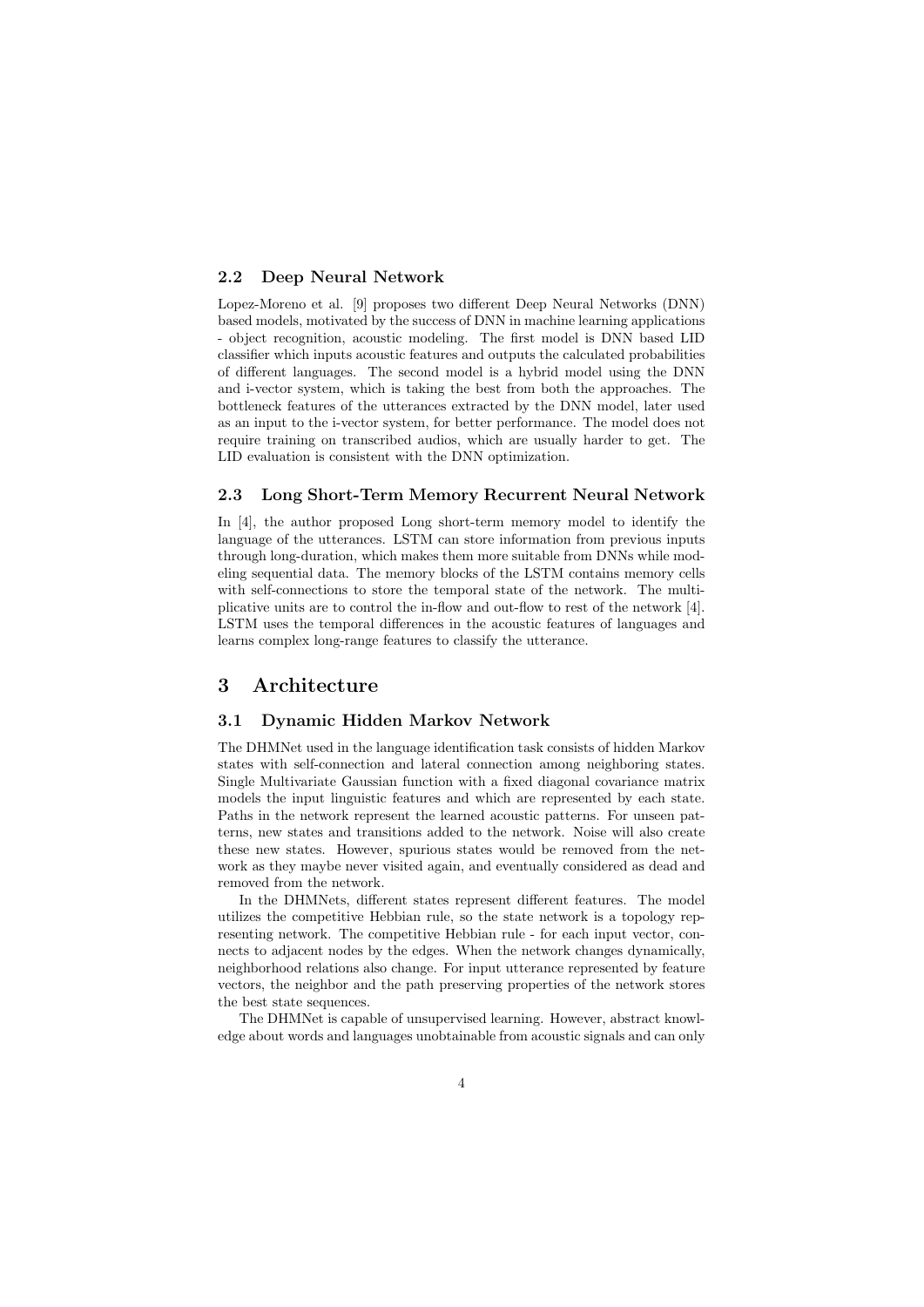be achieved by supervised learning through labeled data. During the learning, labeled data ('lang-n' for nth language and 'sil' for silence) is used to incrementally updated the best path in the network for acoustic features.



Figure 1: Semantic structure of Dynamic Hidden Markov network.

#### 3.2 Deep Neural Network

Recently, DNNs has achieved higher accuracy in speech recognition tasks over classical GMMs. The DNNs are a more complex multilevel distributed structure that makes DNNs a more compact model than GMMs. The DNN models can also utilize a large amount of data to make a better and robust model.

#### 3.2.1 The DNN Architecture

The DNN model proposed in [9] is a fully-connected neural network with four hidden layers and rectified linear units (ReLU) activation function. Crossentropy function is used to train the model during backpropagation. Softmax function in the output layer is used with the same number of dimensions as the number of target languages. The DistBelief framework's [2] asynchronous stochastic gradient descent is used to train the model with a 0.001 learning rate and 200 samples mini-batch size. The architecture works at frame-level, we can decide the language of the utterance in each new frame, which is the main advantage of DNNs over GMMs. In the final layer, the score for the language is calculated by multiplying the output probabilities obtained in each frame.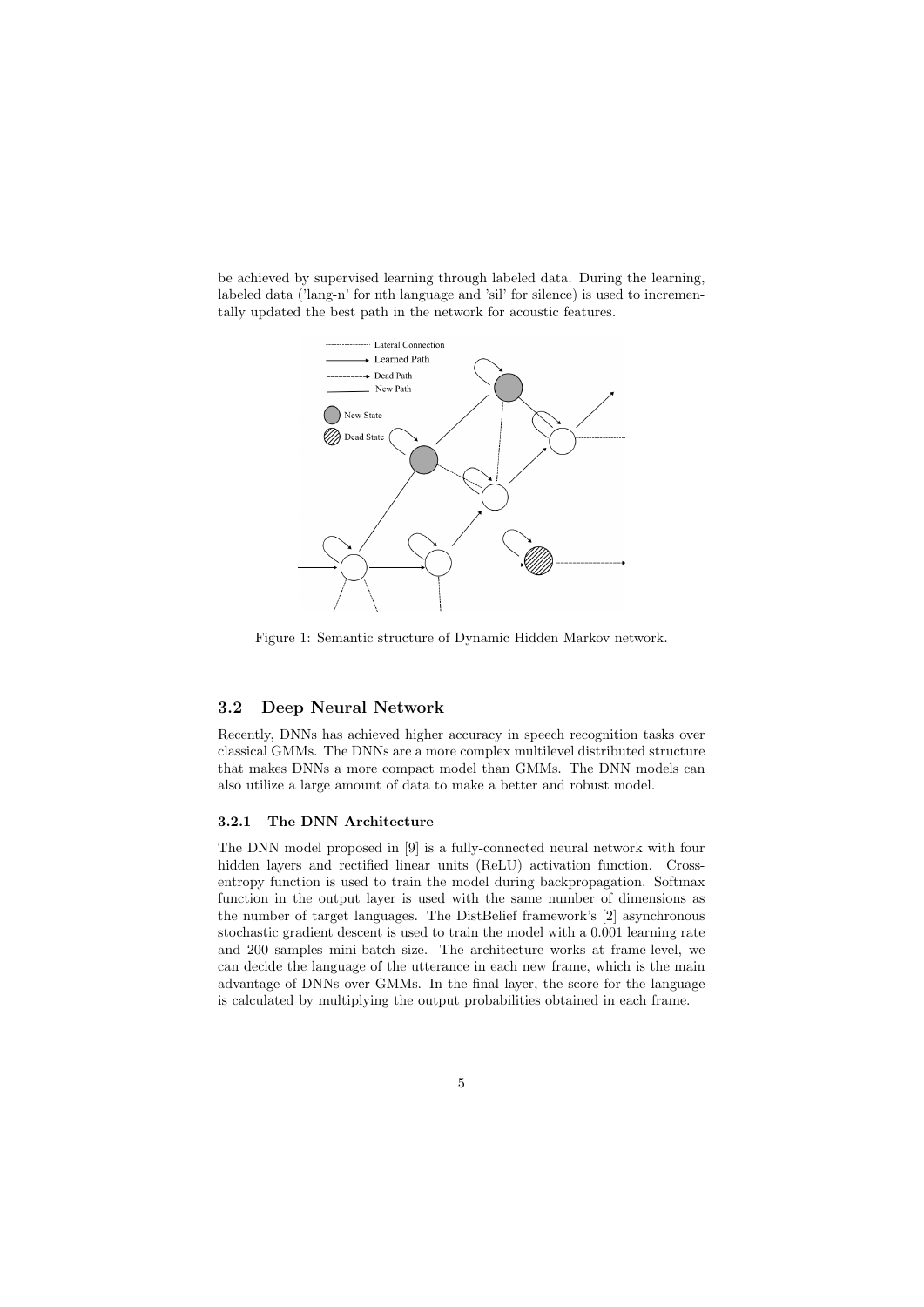

Figure 2: Architecture of the Deep Neural Network. Generated using [12].

#### 3.2.2 A hybrid architecture: DNN and i-vector

The motivation behind a hybrid architecture is to learn better feature representation from the discriminative ability of the DNN model and also to utilize the generative modeling in the i-vector system.

In this approach, the bottleneck features [6] are extracted from the DNN trained for the language Identification task. The bottleneck features are lowdimensional input features of the utterance with non-linear transformation. The last layer of the DNN based architecture replaced by a 40-dimensional bottleneck layer and used as input for the i-vector system.

#### 3.3 Long Short-Term Memory Recurrent Neural Network

LSTM can store information from previous inputs through long-duration [3], which makes them more suitable from DNNs while modeling sequential data. The internal layer contains memory blocks and cells with self-connections to save different states. The multiplicative units control the inflow and outflow of the information.

The proposed LSTM architecture contains 512 memory cells. The input to the network is 39-dimensional perceptual linear predictive (PLP) [7] features retrieved from acoustic frames. PLP features are a low dimensional representation of speech, which considers loudness and intensity of the human voice. The model trained within a distributed training framework using asynchronous stochastic gradient descent (ASGD) and the truncated backpropagation through time (BPTT) learning algorithm [1] with exponentially decaying learning rate 1e-04. During training, the inputs split into chunks of 2.5 second to 3 second utterances for better randomization of the gradient. The model computes a mapping from the input sequences of features to the output sequences using the softmax activation function. The final score is the average log values of softmax output in each frame for the target language.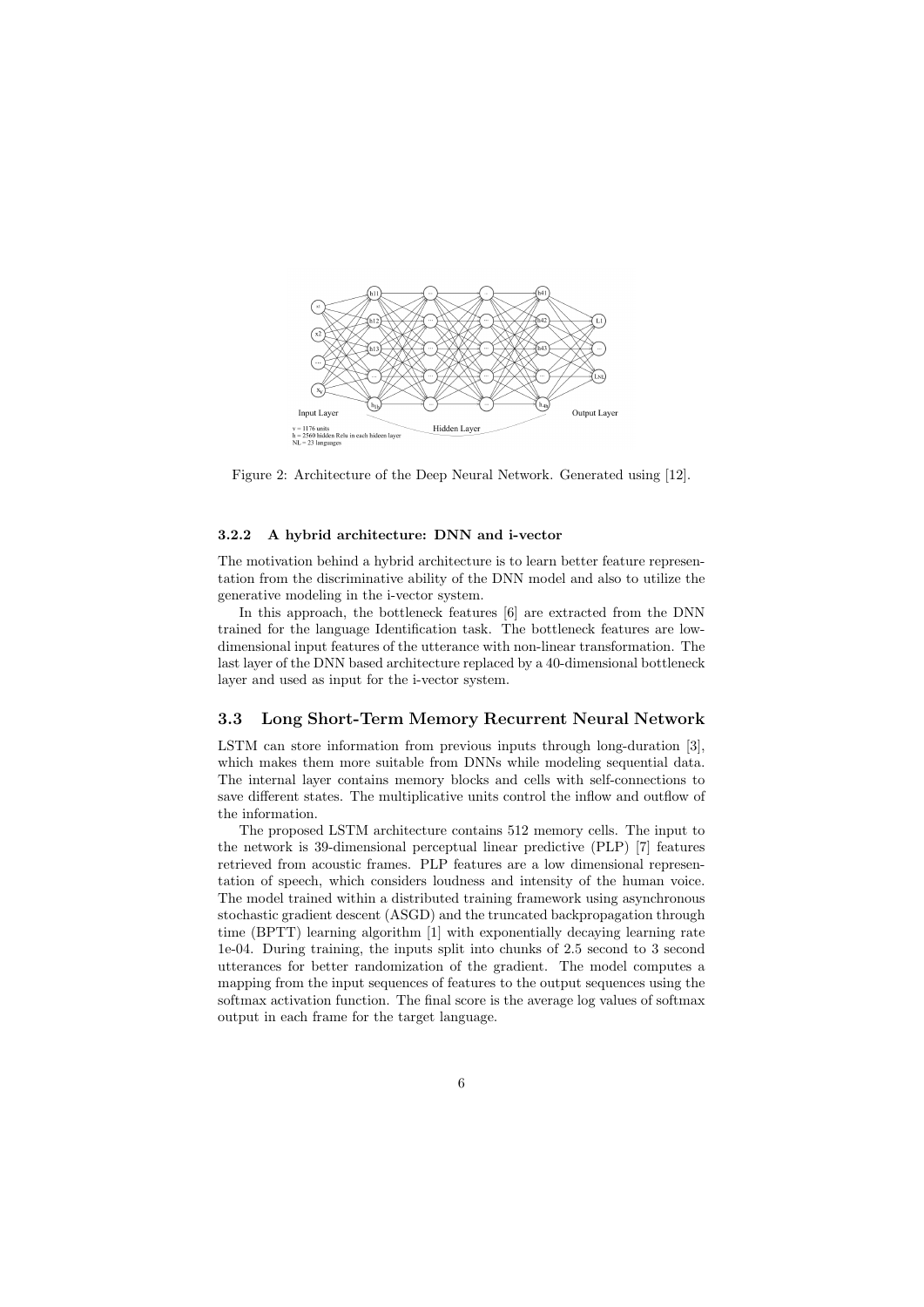## 4 Experiment and Analysis

#### 4.1 Dynamic Hidden Markov Network

ATR multilingual travel domain speech database [13] is used to experiment with the DHMNet model. It consists of studio recordings form many speakers in 3 different languages - English $(en)$ , Japanese $(jp)$ , and Chinese $(ch)$ . All data divided into speech and silence (sil) regions. For training the DHMNet, 1000 utterances of length 2 seconds per language from both males and females used. For testing is conducted on different 200 utterances of both males and females per language. Two separate tests were performed - Test 1 and Test 2. Test 1 consists of the dataset with an average speech length of 2.6 seconds. For Test 2, utterances that are longer than 5 seconds are used.

The result from Test 1, shows that DHMNets performance gets better with the increased number of states and achieves about 85% of accuracy. However, to use the system in real-time, the LID should not wait for the completion of the utterance. Hence for Test 2, forced LID decisions are processed after 1, 2, 3, 4, and 5 seconds. The result shows that the longer the speech, the better the result. For 5 seconds utterances, the model has achieved an 89% identification rate, and for 3 seconds the accuracy is 87%, which is still acceptable for real-time operations.

#### 4.2 Deep Neural Network

The NIST Language Recognition Evaluation Dataset 2009 (LRE'09) [5] is used to evaluate both the language identification system. The dataset comprises of two different audio sources: Conversational Telephone Speech (CTS) and Voice of  $American(VOA)$  news. For the experiment, two different evaluation sets from LRE'09 - LRE09 FULL and LRE09 BDS used. LRE09 FULL represents the whole LRE' 09 datasets with 23 languages, and original train and test files. The LRE09 FULL dataset is used mainly to compare the result with the current state-of-the-art LID. LRE09\_BDS is a balanced dataset of 8 different languages, which facilitates new experiments in a controlled setting.

Results using both the dataset shows that DNN based model outperforms the current i-vector system in shorter utterances (¡ 10 seconds). However, the i-vector model performs slightly better in case of longer duration utterances. Nevertheless, the bottleneck model using DNN and i-vector is more robust than the i-vector and DNN based model. The bottleneck model with shorter utterances (3 seconds) records 96% accuracy using the LRE09 BDS dataset and 89% with the LRE09\_FULL dataset.

## 4.3 Long Short-Term Memory Recurrent Neural Networks

For the evaluation subset of 8 languages containing short utterances (3 seconds) from the official NIST Language Recognition Evaluation Dataset 2009 (LRE'09) [5] is used. The LSTM model then is compared with DNN with varying numbers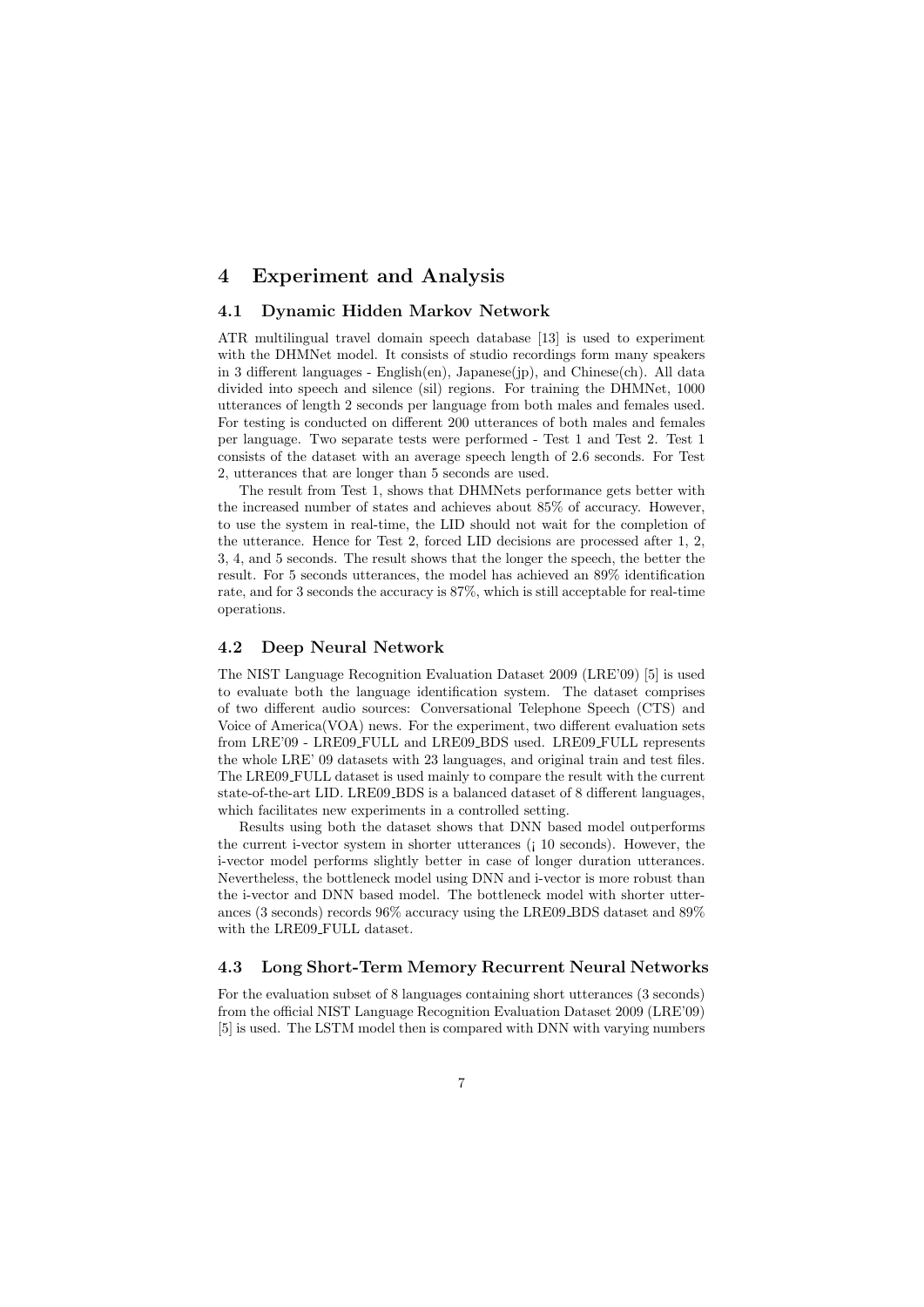of hidden layers. Interesting comparisons show that the DNN model with 4 hidden layers outperforms the models with 2 hidden layers and 8 hidden layers.

The LSTM model surpasses the DNN model (with 4 hidden layers) performance with 20 times lower number of parameters (1M vs 20M). Furthermore, fusions of different models are also examined. Interestingly, the combination of the LSTM and the DNN system performs notably better than the i-vector system. The fusion model also achieves better results than the original LSTM model.

## 5 Discussion

The DHMNet based discriminative model [11] is the first state-of-the-art to achieve high accuracy in shorter utterances (3 seconds). Even though the model is less computationally expensive, the performance is not extensively utilizable in a real-life setting due to the limitation of the number of languages the model recognizes. Also, the performance of the model deteriorates when identifying two or more lexical similar languages.

The models proposed by Lopez-Moreno et al. [9] outperforms the previous state-of-the-art's, achieving very high accuracy in shorter utterances. However, DNNs need very high computation ( 20 M parameters) and comparatively larger datasets to train. In the case of longer utterances ( ¿ 10 seconds), i-vector would be an ideal choice instead of DNN based models due to lower computation cost and simplicity of the models.

Gonzalez-Dominguez et al. [4] proposed LSTM based model surpasses the previous DNN models with 20 times lower training parameters. The model also generalizes the unseen languages robustly. However, the model requires a moderately balanced dataset to perform well. The authors compare a different combination of models, to benefit from both discriminative and generative properties of different models. However, the architectures of those models are not discussed.

# 6 Learning Outcome

Multiple state-of-the-art models used for automatic language identification task is learned. Also, the trade-offs between different models are reviewed. For example - an i-vector model can be utilized with less computation when the number of languages to recognize is less, and the utterances are moderately short  $(i, 5 \text{ seconds})$ . If a large amount of data is available, even shorter utterances can be recognized using a combination of DNN and i-vector system. Also, in some cases, instead of using only the generative or discriminative model, a combination of both can be useful and more effective.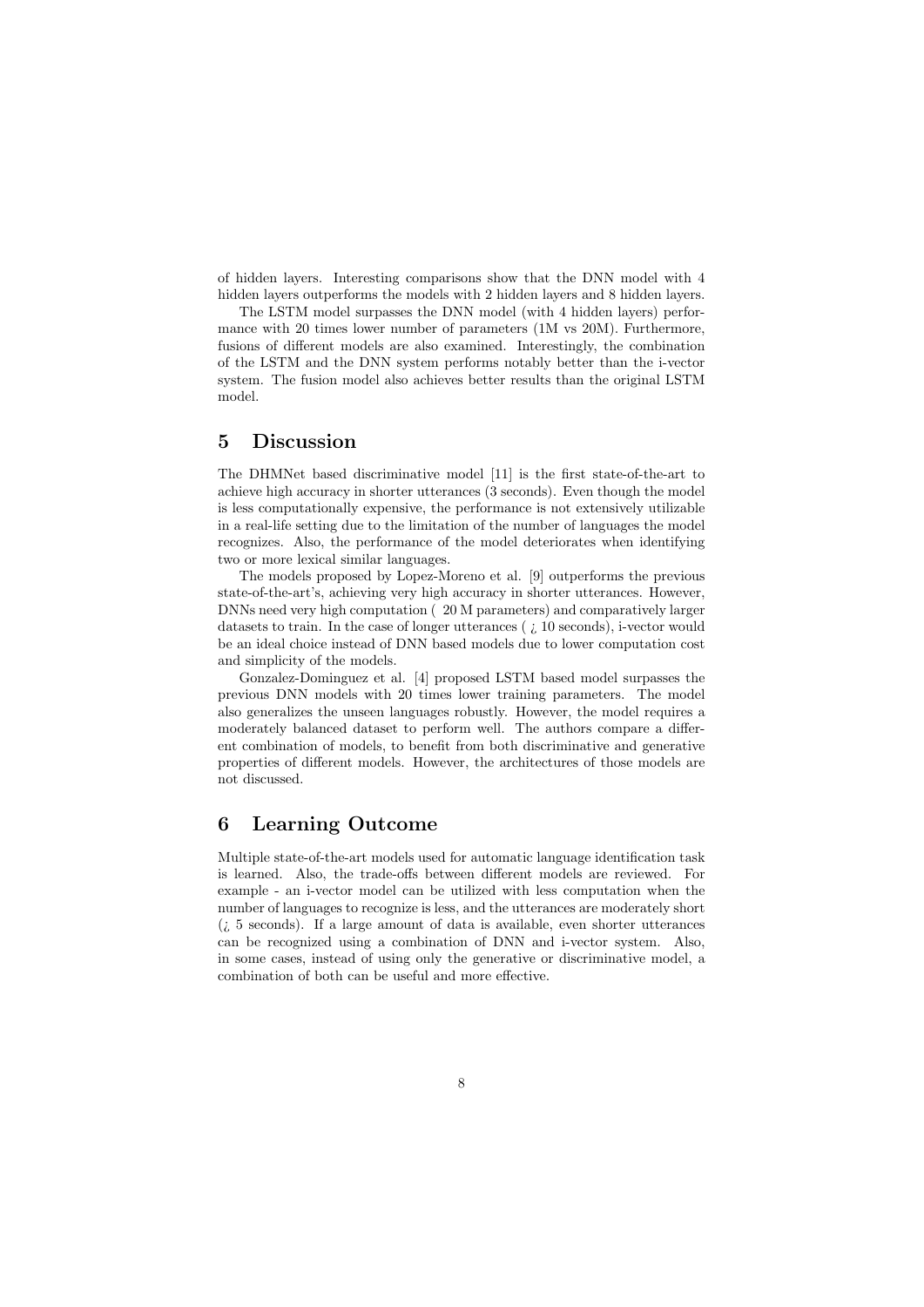# 7 Conclusion and Future Work

This article provides an extensive comparison of state-of-the-art automatic language identification models in utterances. The LSTM based model achieved the highest accuracy of  $96.6\%$  in short utterances (3 seconds) with 8 different languages. The model can be used more reliably in real-time.

Future work can be focused on applying the model to more lexical similar languages and also experiment with different models. One interesting area of research would be to work with an unbalanced dataset as in the real-world getting speech utterances in all languages is challenging.

# References

- [1] Y. Bengio, N. Boulanger-Lewandowski, and R. Pascanu. Advances in optimizing recurrent networks. In *2013 IEEE International Conference on Acoustics, Speech and Signal Processing*, pages 8624–8628. IEEE, 2013.
- [2] J. Dean, G. Corrado, R. Monga, K. Chen, M. Devin, M. Mao, M. Ranzato, A. Senior, P. Tucker, K. Yang, et al. Large scale distributed deep networks. In *Advances in neural information processing systems*, pages 1223–1231, 2012.
- [3] F. A. Gers, N. N. Schraudolph, and J. Schmidhuber. Learning precise timing with lstm recurrent networks. *Journal of machine learning research*, 3(Aug):115–143, 2002.
- [4] J. Gonzalez-Dominguez, I. Lopez-Moreno, H. Sak, J. Gonzalez-Rodriguez, and P. J. Moreno. Automatic language identification using long short-term memory recurrent neural networks. In *Fifteenth Annual Conference of the International Speech Communication Association*, 2014.
- [5] C. Greenberg. Language recognition, Mar 2017.
- [6] F. Grézl, M. Karafiat, and L. Burget. Investigation into bottle-neck features for meeting speech recognition. In *Tenth Annual Conference of the International Speech Communication Association*, 2009.
- [7] H. Hermansky. Perceptual linear predictive (plp) analysis of speech. *the Journal of the Acoustical Society of America*, 87(4):1738–1752, 1990.
- [8] P. Kenny, P. Ouellet, N. Dehak, V. Gupta, and P. Dumouchel. A study of interspeaker variability in speaker verification. *IEEE Transactions on Audio, Speech, and Language Processing*, 16(5):980–988, July 2008.
- [9] I. Lopez-Moreno, J. Gonzalez-Dominguez, D. Martinez, O. Plchot, J. Gonzalez-Rodriguez, and P. J. Moreno. On the use of deep feedforward neural networks for automatic language identification. *Comput. Speech Lang.*, 40(C):46–59, Nov. 2016.